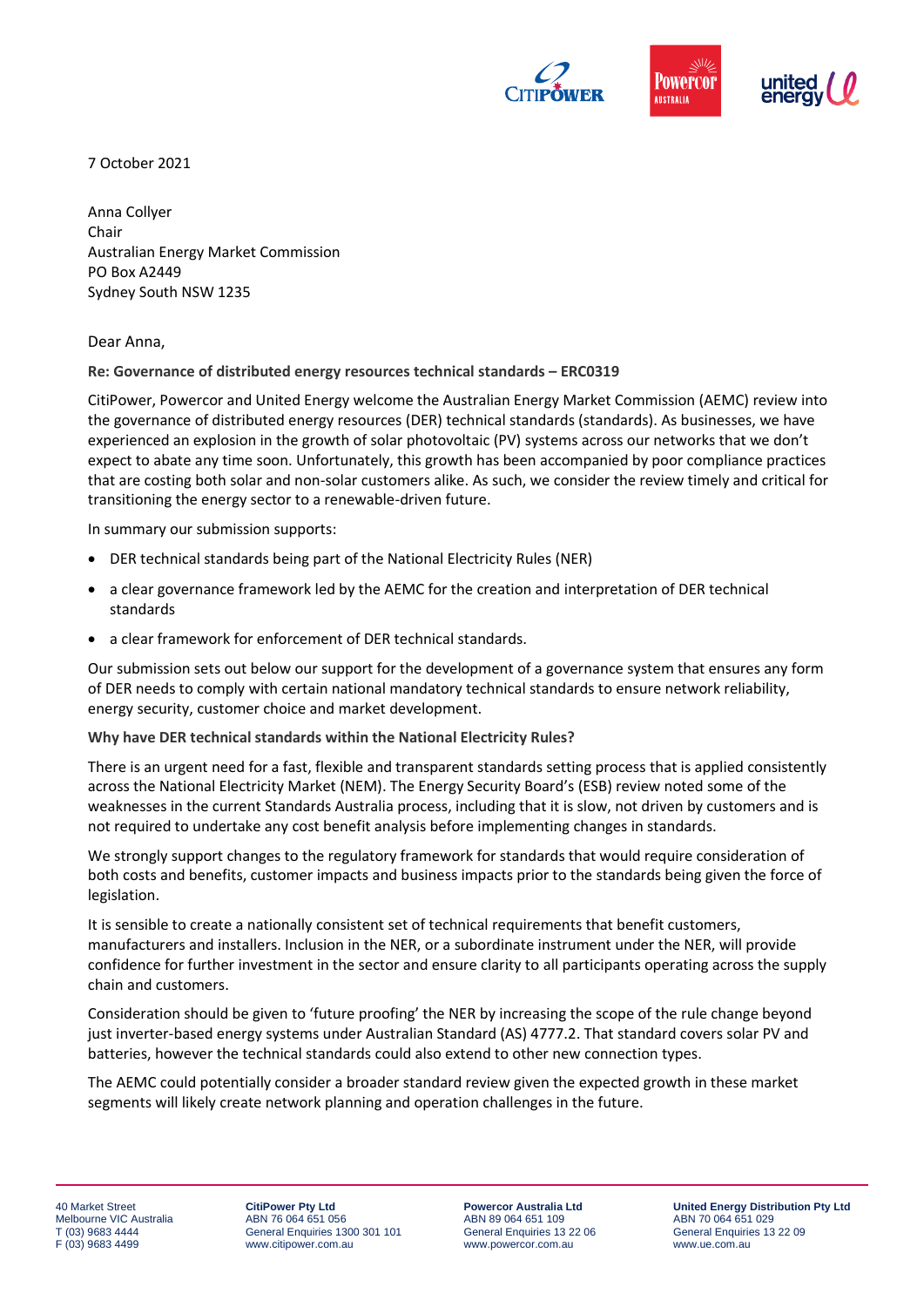Consideration could also be given to technical standards that support customers' participation in the NEM through DER. We have previously noted the need for consistent national technical standards to support:<sup>1</sup>

- consumers' DER assets to be portable between providers
- consumer accessibility to technical information required to support data sharing with service providers like aggregators
- defined use cases for consumers' DER devices to ensure customers are not missing out on opportunities to assist in system operation
- the technical standards and settings of third party devices being reliably and consistently set in line with the interoperability standards under the IEEE2030.5 protocol
- standards allowing customer devices to communicate with DSO systems via an application programming interface (API) are required in order to allow these devices to participate in the wholesale market and provide network capacity services in near real time
- uniform performance standards for interoperability, such as speed of response.

#### **Governance led by the AEMC**

Governance and interpretation of standards is an important responsibility. Under the current arrangements, it is unclear who has authority for interpretating how standards should be applied. That lack of clarity has not benefited any market participant or, more importantly, customers.

There needs to be a way for disagreements in interpretation to be resolved in a way that has legal force and sets an ongoing precedent. Sometimes standards are ambiguous and there can be several valid interpretations. Disputes have often referred to the Clean Energy Council (CEC), but it does not have the authority to make interpretations and is not mandated to support all forms of DER.

The AEMC should consider new standards based on outcomes for customers, including connection and data protocols. The AEMC should be required to collaborate with the Australian Energy Regulator (AER) and the Australian Energy Market Operator (AEMO) in making these decisions but also include a wider committee (a DER Standards Governance Committee) to support its role as a decision maker. The DER Standards Governance Committee must include distributor representation given the pivotal role being assigned to distributors in terms of connection agreements and that in Victoria, distributors are uniquely placed to be able to monitor compliance by virtue of their smart meter infrastructure and data analytics capability.

The DER Standards Governance Committee should have responsibility for issuing interpretations of standards where there is ambiguity or differences of opinion. Ideally, the interpretation would be binding on electrical inspectors and other regulators. There should also be a process that allows industry or regulators to request clarification regarding interpretation of standards from the DER Standards Governance Committee.

#### **There should be a clear framework for enforcement**

The most serious problem facing customers, and the broader industry, is not standards themselves, but the lack of an effective regulatory framework to enforce the standards.

Appended to this letter is a case study based on data collected from 48,600 residential solar PV systems installed since January 2020 on our networks and which found the majority are non-compliant with the mandated power quality response mode settings for smart inverters. Further, using our smart meter data analysis, some solar PV systems were found to be exporting more than the limit agreed as part of their connection agreements. Non-

 $1$  CitiPower, Powercor and United Energy, Submission to the Energy Security Board, Post 2025 Market Design - A paper for consultation, June 2021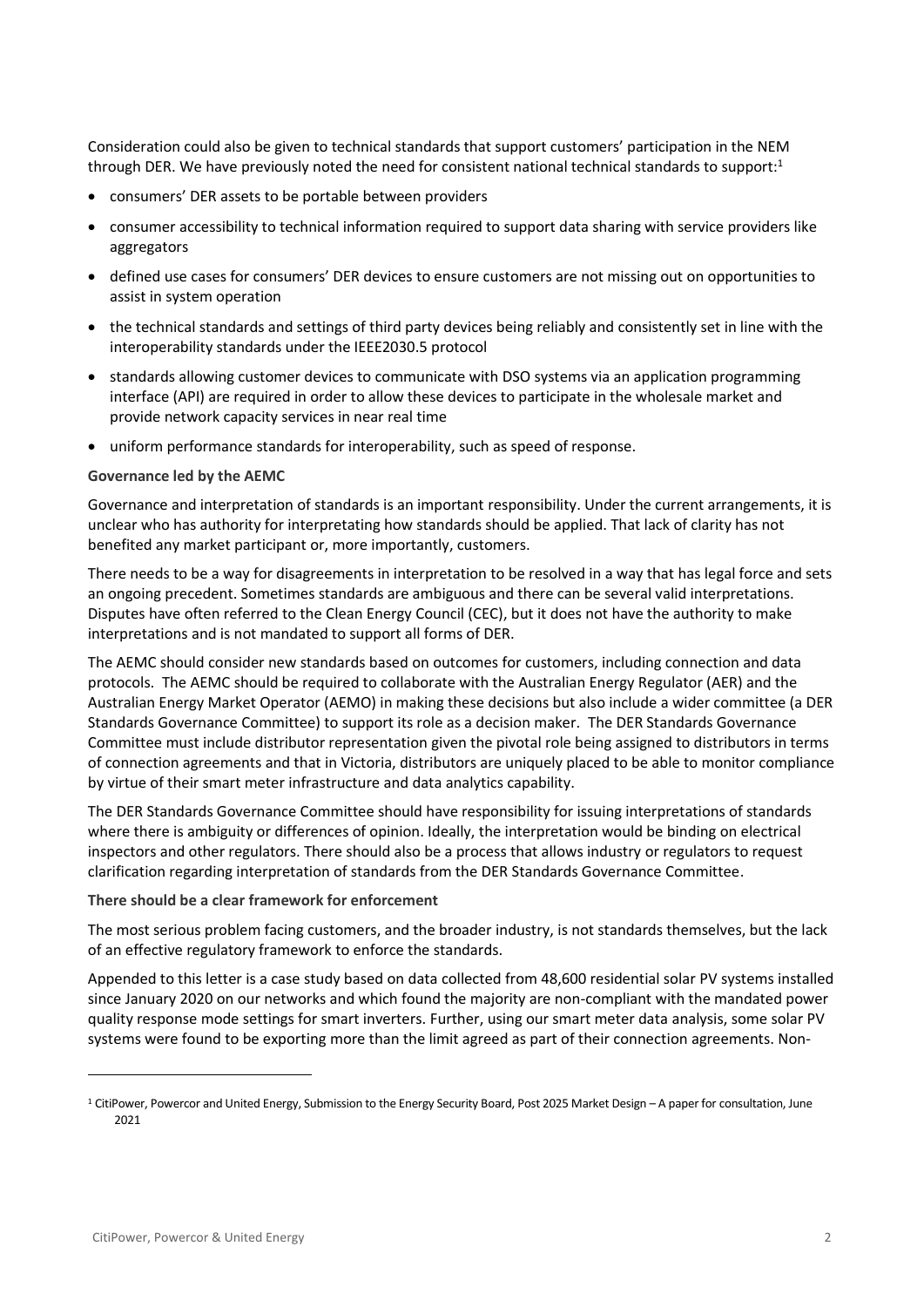compliance impacts not only the performance of the customer's solar PV system, but reduces the benefits received by solar customers and limits future customer connections.

The Clean Energy Regulator (CER) released a report on 16 September 2021 entitled *Integrity Review of the Rooftop Solar PV Sector*. The review was targeted at addressing customers issues, defective installations, misuse of installer accreditation details and safety and quality concerns in the sector. The recommendations in the review included:

- giving the CER responsibility for setting eligibility requirements for an installer accreditation scheme and the listing of eligible solar components
- implementing new and streamlined reporting requirements for installers, solar retailers and manufacturers
- giving the CER more effective powers to monitor and enforce compliance, including the ability to suspend installers, disqualify retailers and de-list components
- developing consumer information to help customers navigate the rooftop solar PV system sector and avoid dishonest operators, empowering customers with the information they need to make informed choices about their rooftop solar PV system.

It is noted these recommendations have all been subsequently accepted by the Australian Government.

We support a model whereby the CEC maintains its industry body role in administering installer accreditation and component listing whilst the CER takes on the enforcement role.

Combined, the CER and CEC have more capacity and expertise to oversee enforcement of technical standards and ensure compliance among retailers and installers than the AER or distributors. It is important to recognise though that distributors, especially those in Victoria, are best placed to identify non-compliance through smart meter infrastructure and their data analytic capabilities. This needs to be recognised, and formally embedded, to ensure enforcement is effective. To this end, we would support a memorandum of understanding being in place between the CER and ourselves.

Finally, the AEMC needs to clarify the enforcement mechanisms for lack of compliance with DER technical standards on other parties. This includes manufacturers, distributors and even customers. On this point, we note that customers will be clearly subject to obligations through their model standing offer (MSO) or deemed distribution contract, but there may be reputational or other restraints on distributors from enforcing compliance.

## **Conclusion**

The development and enforcement of technical standards will have a significant influence on the effective development of networks as Distribution System Operators within the NEM.

The consultation paper relates the need for action based on the National Electricity Objective for rule change requests to be based on the efficient investment in and operation of electricity services with respect to the price, quality and security of supply of electricity. However, as illustrated in our response, the requirements for standards is now more nuanced with the developments in DER which also require networks to consistently support the tradability of network capacity and flexible delivery of consumer choice.

We support the development of a governance system that ensures technical standards are consistently enforced in the interests of all NEM participants.

The starting point needs to be the principle that any NEM participant with any form of DER needs to comply with certain national mandatory technical standards to ensure network reliability, energy security, customer choice and market development.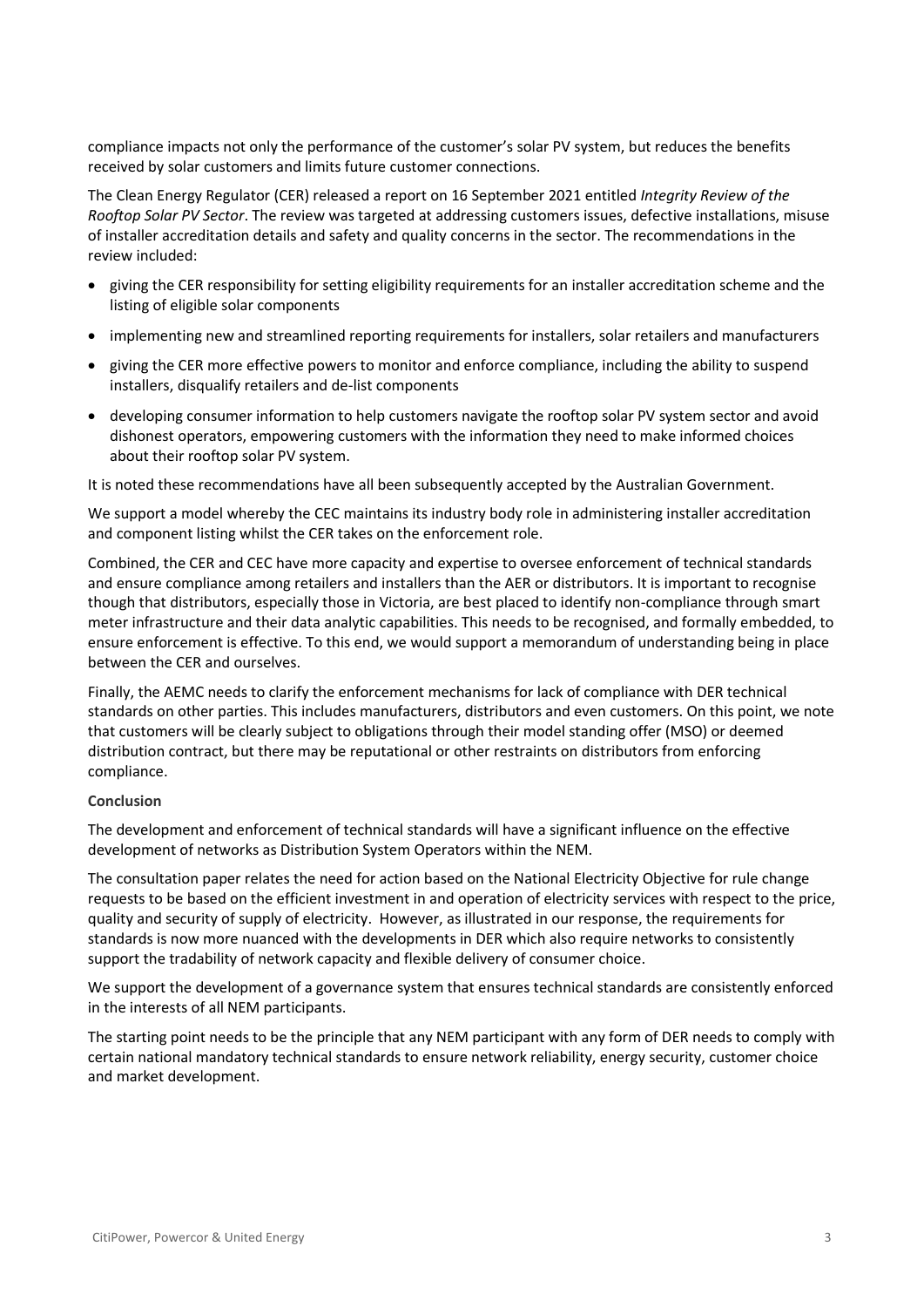Should you have any queries about this submission please do not hesitate to contact Brent Cleeve, Head of Regulatory Policy and Compliance, on 03 9683 4465 o[r bcleeve@powercor.com.au.](mailto:bcleeve@powercor.com.au)

Yours sincerely,

Roma Vif

Renate Vogt **General Manager Regulation CitiPower, Powercor and United Energy**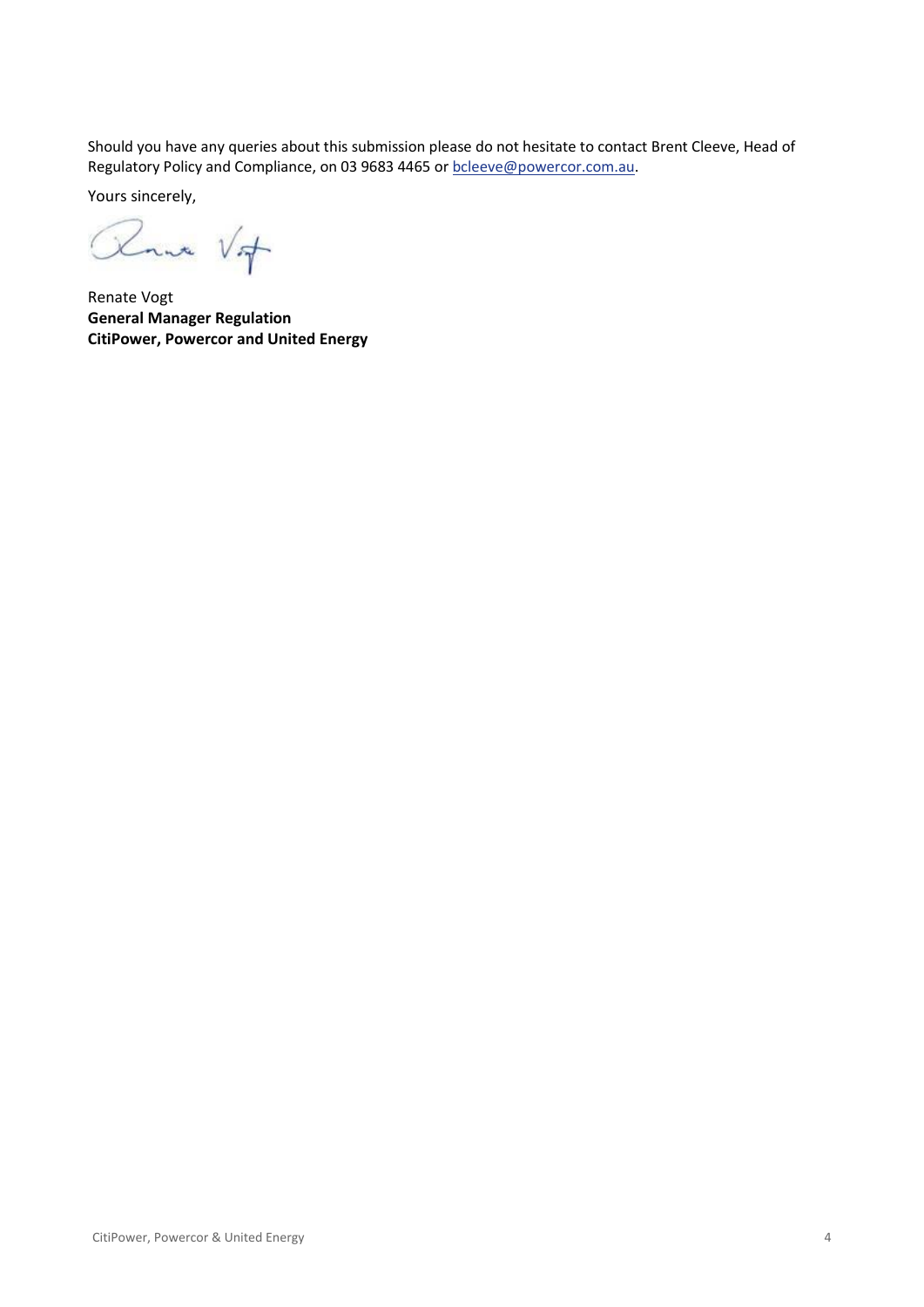# **CASE STUDY: SMART INVERTER NON-COMPLIANCE**

Since December 2019, we have mandated the use of smart inverters with specific power quality response mode settings for new solar PV systems. The aims were to ensure customers experience less system trips resulting from voltage fluctuations, achieve better solar generation and export performance, and improve the solar PV hosting capacity on our network to allow other customers to connect and export solar.

Customers eligible for rebates under the terms of the Notice to Market for the Victorian Government's Solar Homes Program are required to have the smart inverter power quality response modes:

- 'Volt-Watt' settings which reduce real power export once specified voltage limits are reached to minimize voltage rise from solar exports
- 'Volt-Var' settings which provide dynamic reactive power output and reduce the impact of voltage rise from solar exports.

Installers are required to confirm that power quality response mode settings have been applied at the application stage using our model standing offer (MSO) documentation.

Again, using smart meter data analytics, we have been able to identify solar PV systems not behaving as would be expected based on the mandated power quality response mode settings and as contracted under the MSO. This includes solar PV systems that are exporting more than was agreed under export preapprovals and/or are not supported by an inverter with the correct settings.

For CitiPower and Powercor, 43,500 new solar installations were reported between January 2020 and June 2021. Data analysis shows:

- of these new installations, 80% (34,779) have been assessed as being non-compliant with smart inverter settings
- a total of 991 installers were responsible for these installations with varying levels of compliance with inverter settings:
	- 263 (26%) were responsible for a small number of installations at just 834, but none of their installations during the period were compliant
	- of greater concern are the 441 installers responsible for 28,463 solar installations (65% of the total undertaken) which are assessed as being between 70% and 90% non-compliant.

By August 2020, these results were significantly impacting solar export pre-approval rates for new solar customers. The introduction of a new tool in September 2020 to support pre-approval assessments and which automatically factored in voltage issues, led to export approval rates dropping rapidly from around 80% to just over 60% in November 2020.

In United Energy, there were 5,090 installations during the same period. Analysis of these installations similarly found:

- 69% (3,529) of all installations were non-compliant with the required smart inverter settings
- 152 installers responsible for 47% of all installations were on average 80% non-compliant.

United Energy currently does not require pre-approval and allows a higher export limit of 10kW. The significant non-compliance rates and growth in installations has led to us developing a preapproval tool and introduction of 5kW export limit (subject to AER approval).

# **Smart meter data cannot be a substitute for audit**

Our smart meter data cannot be taken as definitive evidence of non-compliance. It is a strong indicator of a non-compliance issue based on observed performance however without inspecting and auditing an installation,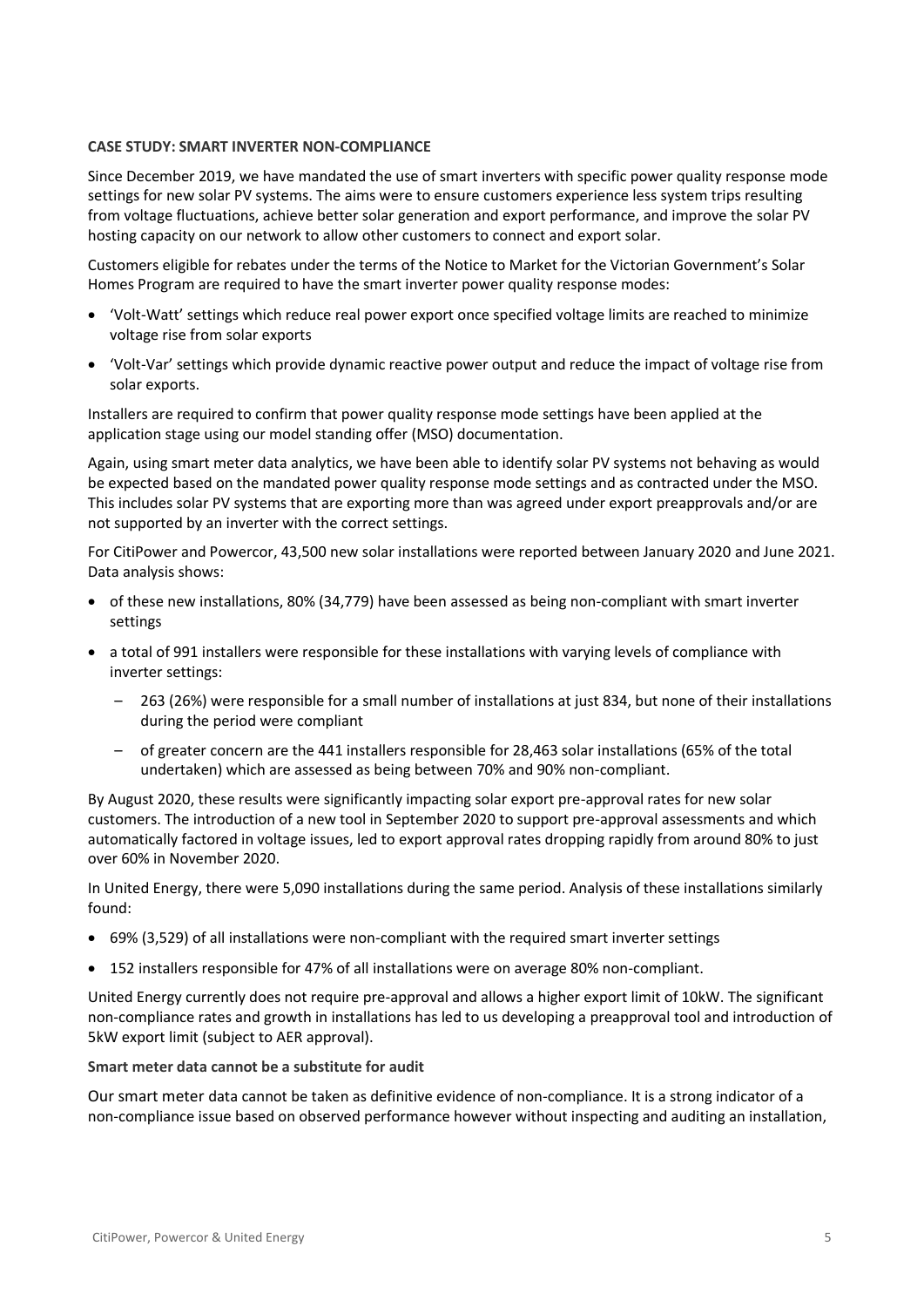it cannot be conclusive. We remain reliant on the integrity of installers to faithfully complete the documentation required to be submitted with the alteration request on behalf of their customers.

## **Volume of non-compliance is widespread**

The rate of non-compliance, and numbers of installers involved, suggest there is a widespread issue with noncompliance across the industry. This is despite significant education programs, information sessions, and training initiatives to build the capability of the sector. With the number of new solar PV systems forecast to accelerate, there is an urgent need to reduce the high volume of non-compliance.

## **Networks have regulatory obligations that non-compliance endangers**

We are obligated to actively manage and monitor voltages across our networks to ensure we maintain power quality for all customers. The NER and Victorian Electricity Distribution Code require us to use best endeavours to minimise the frequency of voltage variations. The voltage impacts arising from high volumes of non-compliant solar inverters are genuine risks to meeting these obligations.

### **Customers need protections**

Our data suggests almost 40,000 customers across our networks who, since January 2020, have installed solar PV systems and may not be receiving the full benefits of these investments. Typically, they may be experiencing more frequent trips which mean their systems are not always generating power for their home or to export. Our customers are largely unaware of the inverter settings required or applied. They are reliant on the advice and expertise of solar installers. A qualified solar installer or registered electrical contractor would need to be engaged to perform any corrections needed to settings which means we are somewhat dependent on acting within warranty periods to minimise the risk of additional cost to customers.

It is noted the rule change proponent considers the MSO and deemed distribution contract should be amended to protect customers. Whilst we support such a move, our initial view is this does not protect customers with respect to installers or manufacturers. Neither of these market participants are bound to these agreements nor bound to the NER themselves. This is why we believe the CER and CEC need to play an active role in protecting the interests of customers.

## **Actions we have taken**

Since February 2021, we have executed a range of actions across our networks with the aim of achieving greater inverter compliance. These are shown in the table below.